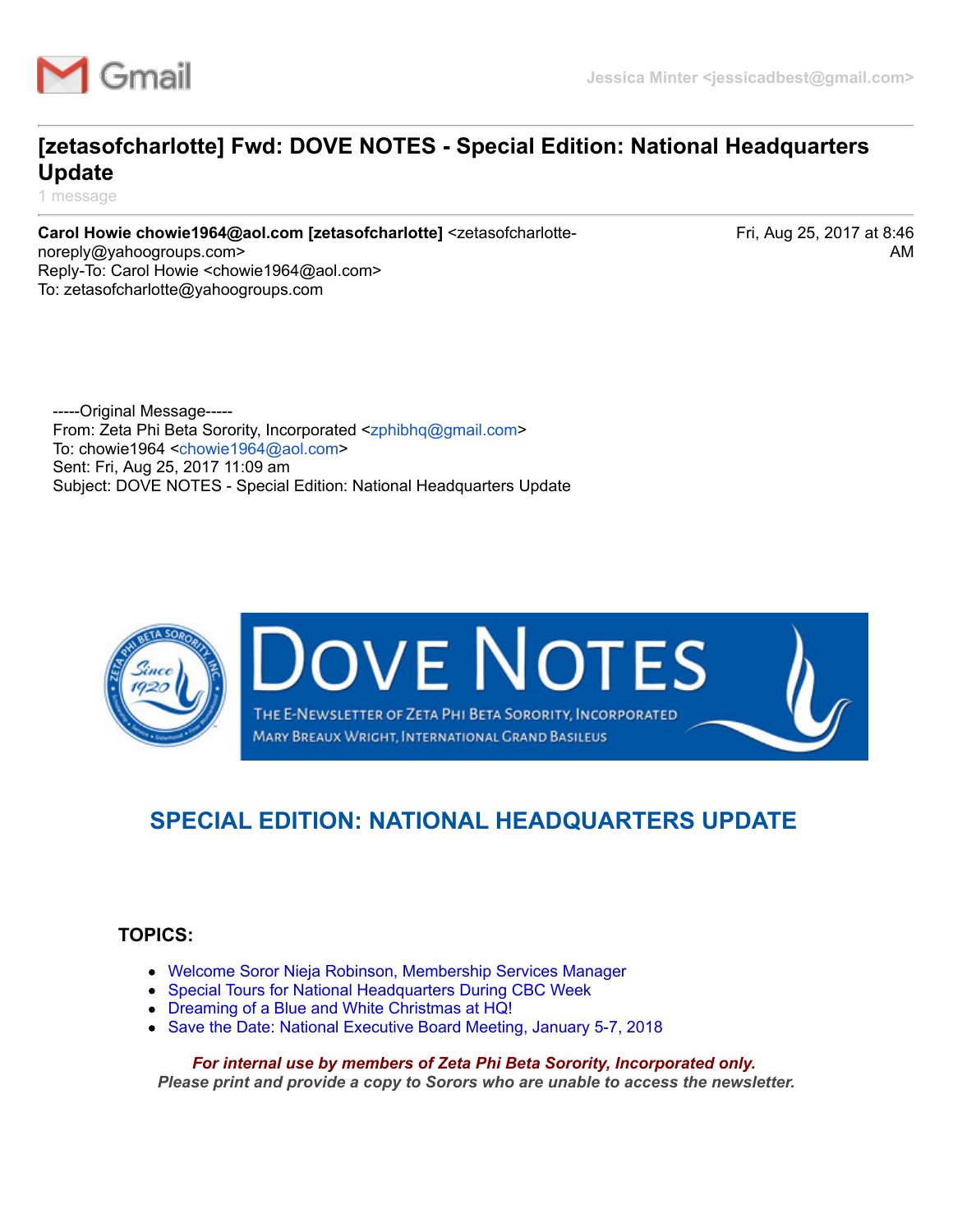### **WELCOME SOROR NIEJA ROBINSON, MEMBERSHIP SERVICES MANAGER**

The National Headquarters of Zeta Phi Beta Sorority, Incorporated is happy to present Soror Nieja Robinson as the new Membership Services Manager. She will be working on key aspects of Membership Services as well as disciplinary action matters.

Soror Robinson is a native of Baltimore, Maryland and a graduate of Notre Dame of Maryland University. She joined Zeta Phi Beta Sorority in the fall of 1992 through the Iota Chapter at Talladega College in Alabama. She has served Zeta in various roles through Alpha Zeta Chapter in Baltimore, MD in the Atlantic Region.



For the past 11 years, she has been working in the legal field covering many areas of law including civil and criminal matters. In her free time, Soror Robinson serves as a grant reviewer for non-profit and government agencies. Soror Robinson's Zeta Mantra is "It is my pleasure to serve Zeta with you."

Soror Robinson joined the National Headquarters staff as of July 31, 2017 and is quickly getting acclimated to her new duties. Please join me in welcoming Soror Robinson to her new role at National Headquarters! She can be contacted via **nrobinson@zetaphibetasororityhq.org.** 

Thanks, Rebecca Jackson Executive Director Zeta Phi Beta Sorority, Incorporated

*[Return to top](#page-0-1)*

<span id="page-1-0"></span>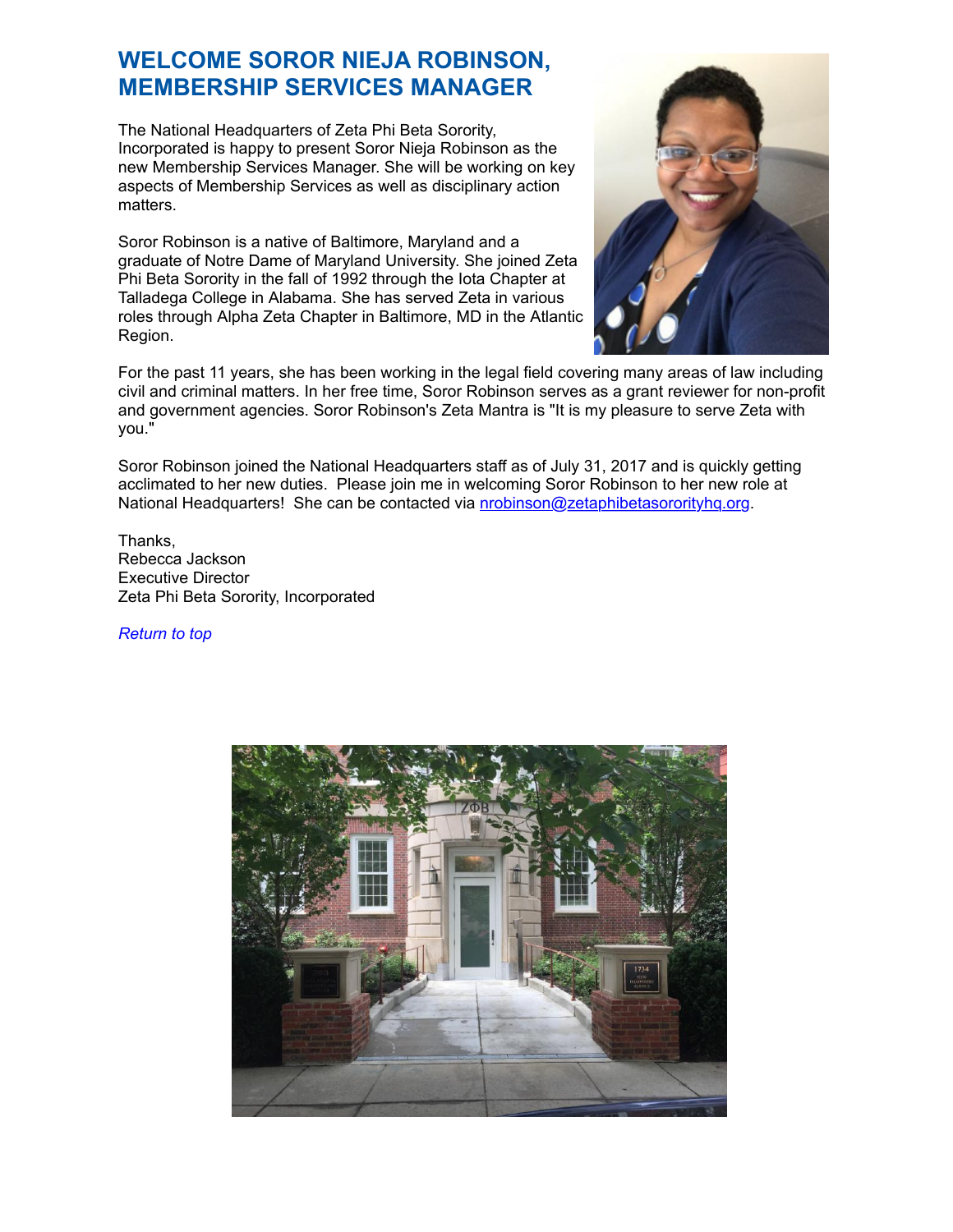### **SPECIAL TOURS FOR NATIONAL HEADQUARTERS DURING CBC WEEK**

We are excited that you are interested in touring the completely rebuilt National Headquarters of Zeta Phi Beta Sorority, Incorporated and are happy to welcome you back!

As such, International Grand Basileus Mary Breaux Wright has decided to conduct special tours during the Congressional Black Caucus Week, September 18-24, 2017, just for members of the Blue and White Family. Sorors, Brothers, Amicae and youth are encouraged to submit a tour application for the following tour slots:

| Monday, September 18, 2017 | Saturday, September 23, 2017 |
|----------------------------|------------------------------|
| $11:00 \text{ am}$         | $10:00$ am                   |
| $1:00 \text{ pm}$          | 12:00 noon                   |
| $3:00 \text{ pm}$          | $2:00 \text{ pm}$            |

#### **Tour Times and Hours:**

- The tour is approximately 30 minutes long.
- There is a pre-registration requirement and requests must be submitted and received by 5:00 pm on Friday, September 8, 2017.
- [Tour applications](http://r20.rs6.net/tn.jsp?f=001_tpf52VpqdHzZv2XClrQDUUoUqv0Lc2Xi9DFE-mRaDg5jqIgg8hb-cMvZCIgh9AqdgVybZhjRUkBvUL6qyGTW6P0mpHo7bw4XtUoqjRBjYq6DOxdnSwZNVgU73dU7QQs48dI7S_h4gJQHIgWwmLSN5Gb0Dw1ZBJBAArkY8frLLyBsI40gJHfqXMobLVm-czLFkka-nymKkYuzZ5lyNhOzOpPywJptPWhcKuj0jPnEP9R-g24SVfeMgljmArE0---&c=cj_8UgpHKkX682LKg8GrY_UJtHuev68kEsEvSfUVRppW53nxCKr-LQ==&ch=gsqoGqDdO9CqMfuYzeZaF97yKxs6HZG7Zb25k9nwnlYnP1Ie2zGmJQ==) will only be accepted through the following email: [tours@zetaphibetasororityhq.org](mailto:tours@zetaphibetasororityhq.org).
- You must receive and show a copy of your confirmation notice (receipt) in order to proceed with your tour.
- The performance of this booking is subject to weather conditions, acts of God, and disaster and government regulations. If any of the aforementioned reasons causes National Headquarters to close, Zeta Phi Beta Sorority, Incorporated is not liable for any costs associated with cancellation of the tour.

#### [Download the tour application.](http://r20.rs6.net/tn.jsp?f=001_tpf52VpqdHzZv2XClrQDUUoUqv0Lc2Xi9DFE-mRaDg5jqIgg8hb-cMvZCIgh9AqdgVybZhjRUkBvUL6qyGTW6P0mpHo7bw4XtUoqjRBjYq6DOxdnSwZNVgU73dU7QQs48dI7S_h4gJQHIgWwmLSN5Gb0Dw1ZBJBAArkY8frLLyBsI40gJHfqXMobLVm-czLFkka-nymKkYuzZ5lyNhOzOpPywJptPWhcKuj0jPnEP9R-g24SVfeMgljmArE0---&c=cj_8UgpHKkX682LKg8GrY_UJtHuev68kEsEvSfUVRppW53nxCKr-LQ==&ch=gsqoGqDdO9CqMfuYzeZaF97yKxs6HZG7Zb25k9nwnlYnP1Ie2zGmJQ==)

#### **Tour Attire:**

Please note that all guests are requested to wear shoes that are considered to be "comfortable" walking shoes, soft-soled, or of a low or level heel structure.

#### **Groups\Tour Size:**

- Tour sizes will be limited.
- No more than 55 persons will be allowed in as a group.
- Groups larger than 55 persons must schedule a separate 30 minute tour slot (time).

#### **Tour Buses:**

- There is no tour bus parking at or near National Headquarters.
- The tour bus drop-off/pick-up point will be directly in front of the building.
- Buses must unload quickly and move from the street.
- Halting traffic in the area may result in a ticket or fine from the District of Columbia.
- Visitors and\or tour bus service will be responsible for any tickets or fines imposed.

#### **Photography Policy:**

- Currently, no photographs may be taken inside of the building.
- You are welcome to take photographs at the front entrance and within the patio area.

*[Return to top](#page-0-1)*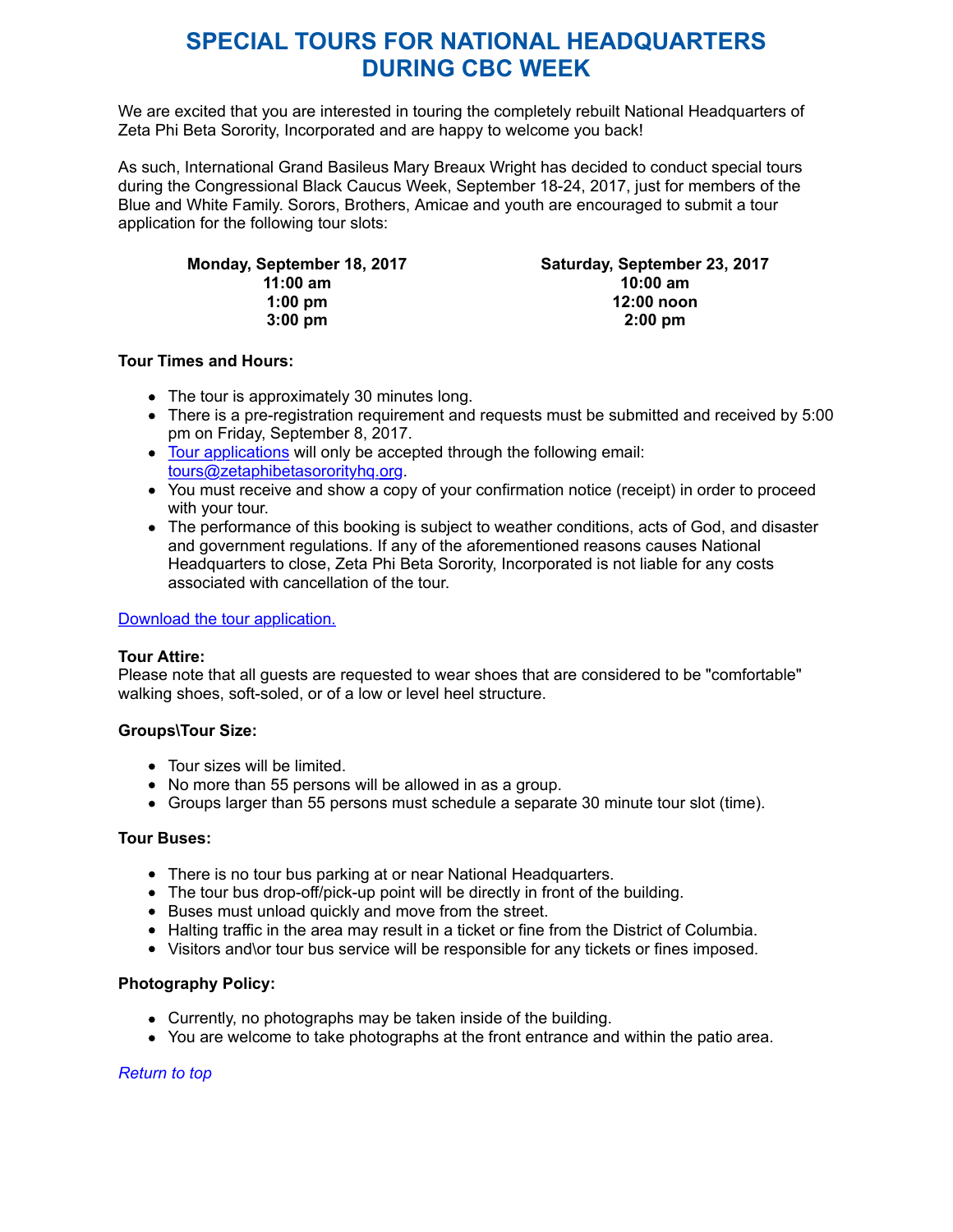# **DREAMING OF A BLUE AND WHITE CHRISTMAS AT HQ!**

Are you ready to help decorate the National Headquarters of Zeta Phi Beta Sorority, Incorporated for the holidays? If so, National Headquarters will be accepting ornaments for our first Christmas at [1734 New Hampshire Avenue, NW](https://maps.google.com/?q=1734+New+Hampshire+Avenue,+NW&entry=gmail&source=g) since 2013!

We are inviting auxiliaries, chapters, states, and regions to submit a new blue, white, or blue and white ornament to adorn our tree. Please submit your ornament(s) during the period of October 15, 2017 and November 10, 2017. It must be received by 5:00 pm on November 10, 2017.



Please note the following tidbits when submitting your ornament(s):

- Ornament(s) will not be returned to the sender and will become property of Zeta Phi Beta Sorority, Incorporated.
- National Headquarters of Zeta Phi Beta Sorority, Incorporated will not be responsible for the shipping and handling of ornament(s) submitted.
- National Headquarters of Zeta Phi Beta Sorority will not be responsible for any damage incurred during transport or upon receipt of the ornament(s).
- While we welcome your creativity and freedom of expression, please note that National Headquarters would like to display as many ornaments as possible and therefore request that ornament(s) be kept to an acceptable size and shape.

[Download the official notice and submission form.](http://r20.rs6.net/tn.jsp?f=001_tpf52VpqdHzZv2XClrQDUUoUqv0Lc2Xi9DFE-mRaDg5jqIgg8hb-cMvZCIgh9AqaJmsOI8RTbfwpwbSlzcJibv6BDN_v_Nhm6FFSCQ3r79laBtRNBCm8dLk1gw0pNMojHJUxBv0alos9NhLl7XwqplA7NdXaVDeNgI5XTXuzmWHkAdIROXabgv-_4exNNlJ8mR_PtkbBYsmBEwQYiozGU-c5JgiVkXz9olryN9ooy1qn2Rn5wudJjBAPbAzVEZi&c=cj_8UgpHKkX682LKg8GrY_UJtHuev68kEsEvSfUVRppW53nxCKr-LQ==&ch=gsqoGqDdO9CqMfuYzeZaF97yKxs6HZG7Zb25k9nwnlYnP1Ie2zGmJQ==)

<span id="page-3-0"></span>*[Return to top](#page-0-1)*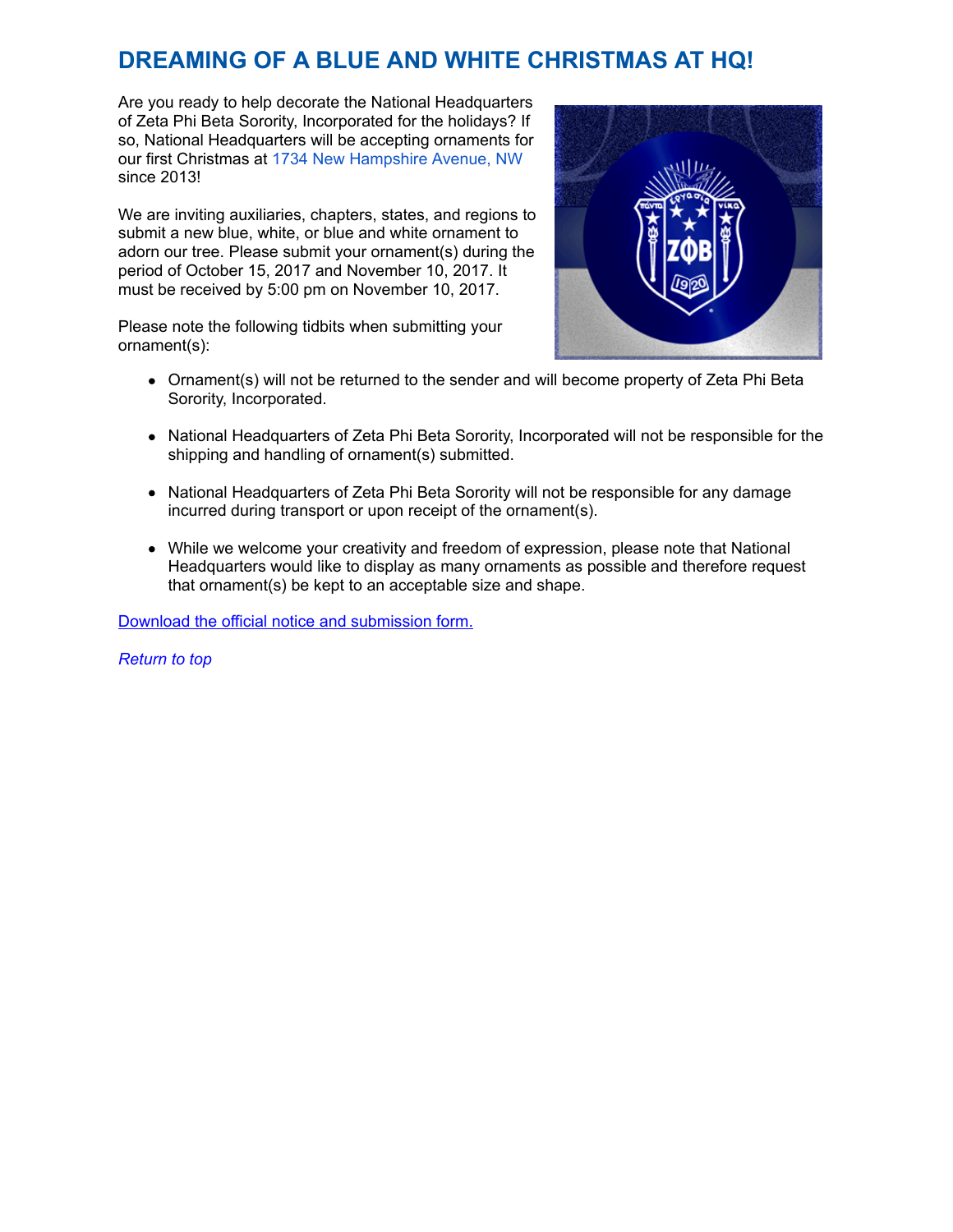

*[Return to top](#page-0-1)*

**Dove Notes** is the e-newsletter to keep the Sisterhood updated on the activities and initiatives of the Sorority. Feel free to forward this email to your chapters! Please do not forward outside of the Sisterhood.

Do you know a Soror who is not receiving emails from the Sorority? Let her know she can sign up here: https://www.surveymonkey.com/s/membershipemailFY1415.

> **ZETA PHI BETA SORORITY, INCORPORATED [1734 NEW HAMPSHIRE AVENUE, NW](https://maps.google.com/?q=1734+NEW+HAMPSHIRE+AVENUE,+NW+%0D+%0D+%0D+%0D+WASHINGTON,+DC+20009&entry=gmail&source=g) [WASHINGTON, DC 20009](https://maps.google.com/?q=1734+NEW+HAMPSHIRE+AVENUE,+NW+%0D+%0D+%0D+%0D+WASHINGTON,+DC+20009&entry=gmail&source=g)**

**[www.zphib1920.org](http://r20.rs6.net/tn.jsp?f=001_tpf52VpqdHzZv2XClrQDUUoUqv0Lc2Xi9DFE-mRaDg5jqIgg8hb-aLyjkqVhbHDRz1_EAiKwTsQ2X6qESIgbCG5Kl40w2Y7zqGQmyJFpnJXtmdO6Q2b7Zkc31TasNzHexH_UTO7SJ_sp2j7Brkl_lyssYl85dGhZsCMbPcH4Ug=&c=cj_8UgpHKkX682LKg8GrY_UJtHuev68kEsEvSfUVRppW53nxCKr-LQ==&ch=gsqoGqDdO9CqMfuYzeZaF97yKxs6HZG7Zb25k9nwnlYnP1Ie2zGmJQ==)**

*STAY CONNECTED*



Zeta Phi Beta Sorority, Incorporated, [1734](https://maps.google.com/?q=1734%C2%A0New%C2%A0Hampshire%C2%A0Ave%C2%A0NW,%C2%A0Washington,%C2%A0DC%C2%A020009&entry=gmail&source=g) [New](https://maps.google.com/?q=1734%C2%A0New%C2%A0Hampshire%C2%A0Ave%C2%A0NW,%C2%A0Washington,%C2%A0DC%C2%A020009&entry=gmail&source=g) [Hampshire](https://maps.google.com/?q=1734%C2%A0New%C2%A0Hampshire%C2%A0Ave%C2%A0NW,%C2%A0Washington,%C2%A0DC%C2%A020009&entry=gmail&source=g) [Ave](https://maps.google.com/?q=1734%C2%A0New%C2%A0Hampshire%C2%A0Ave%C2%A0NW,%C2%A0Washington,%C2%A0DC%C2%A020009&entry=gmail&source=g) [NW](https://maps.google.com/?q=1734%C2%A0New%C2%A0Hampshire%C2%A0Ave%C2%A0NW,%C2%A0Washington,%C2%A0DC%C2%A020009&entry=gmail&source=g), [Washington](https://maps.google.com/?q=1734%C2%A0New%C2%A0Hampshire%C2%A0Ave%C2%A0NW,%C2%A0Washington,%C2%A0DC%C2%A020009&entry=gmail&source=g), [DC](https://maps.google.com/?q=1734%C2%A0New%C2%A0Hampshire%C2%A0Ave%C2%A0NW,%C2%A0Washington,%C2%A0DC%C2%A020009&entry=gmail&source=g) [20009](https://maps.google.com/?q=1734%C2%A0New%C2%A0Hampshire%C2%A0Ave%C2%A0NW,%C2%A0Washington,%C2%A0DC%C2%A020009&entry=gmail&source=g) [SafeUnsubscribe™ chowie1964@aol.com](https://visitor.constantcontact.com/do?p=un&m=001nB2BdIHJYKfYJKuZovZlHw%3D%3D&ch=9df31d90-ac25-11e3-b795-d4ae5292b9a6&ca=13b1344c-3dc5-4fa9-88c0-f9b76ce3b026) [Forward this email](http://ui.constantcontact.com/sa/fwtf.jsp?llr=8zbeo7gab&m=1106908415803&ea=chowie1964%40aol.com&a=1128697684773) | [Update Profile](https://visitor.constantcontact.com/do?p=oo&m=001nB2BdIHJYKfYJKuZovZlHw%3D%3D&ch=9df31d90-ac25-11e3-b795-d4ae5292b9a6&ca=13b1344c-3dc5-4fa9-88c0-f9b76ce3b026) | [About our service provider](http://www.constantcontact.com/legal/service-provider?cc=about-service-provider) Sent by [zphibhq@gmail.com](mailto:zphibhq@gmail.com) in collaboration with



[Try it free today](http://www.constantcontact.com/index.jsp?cc=PM_B2BA)